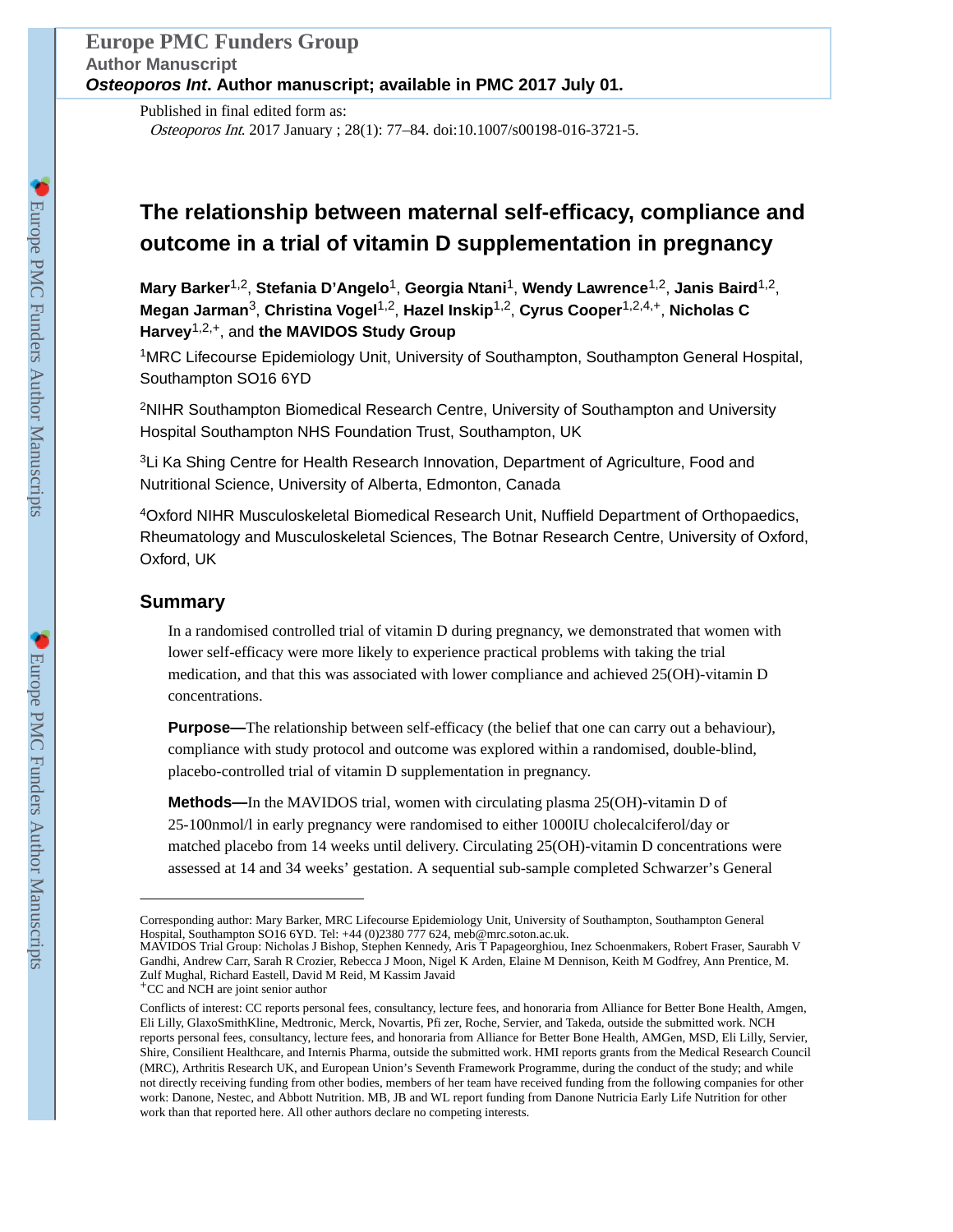Self-Efficacy Scale at 14 and 34 weeks and the Problematic Experiences of Therapy Scale at 34 weeks. Women were interviewed about their experiences of the trial, and interview transcripts analysed thematically.

**Results—**In 203 women, those with higher self-efficacy were less likely to experience practical problems taking the study medication (OR  $0.81(95\% \text{CI } 0.69, 0.95)$ ,  $p = 0.01$ ). Over half reported practical problems associated with poorer compliance with the protocol requiring women to take the medication daily. Compliance in women who experienced practical problems was 94% compared with 98% for those with no problems,  $(p < 0.001)$ . Poorer compliance was also associated with lower concentrations of 25(OH)-D in late pregnancy in the treatment group  $(\beta=0.54$ nmol/l (95%CI 0.18,0.89), p =0.003). Thematic analysis suggested common difficulties were remembering to take the medication every day and swallowing the large capsules.

**Conclusions—**These findings suggest that differences in self-efficacy influence trial outcomes. Such information may help clinicians anticipate responses to routine vitamin D supplementation in pregnancy and identify those who may need more support to comply.

**Trial registration—**ISRCTN82927713, registered 11/04/2008

#### **Keywords**

self-efficacy; pregnancy; randomised controlled trial; vitamin D; compliance

#### **Introduction**

There is growing evidence that early growth and factors operating in utero or early infancy influence peak bone mass in adulthood, a known risk factor for osteoporosis.[1] A large, recent, population-based trial of vitamin D supplementation in pregnancy (MAVIDOS) has confirmed the efficacy of 1000IU/day cholecalciferol for maternal 25(OH)D repletion. Furthermore, although negative for the primary outcome of infant whole body bone mineral content by DXA, the trial demonstrated in a pre-specified secondary analysis, a greater than 0.5 SD increase in infant BMC in neonates born to supplemented compared to placebo mothers, and who delivered during the winter months.[2] The implication of these findings is that supplementing pregnant women with vitamin D may be an important population-wide public health intervention to help prevent osteoporosis. In order for vitamin D supplementation in pregnancy to have long-term impact on the prevalence of this disease, women have to be prepared to take supplements in sufficient quantity and with sufficient consistency that they achieve circulating 25(OH)D repletion throughout gestation. This paper describes an investigation of the individual factors that may present barriers to compliance with this requirement.

Individual psychological characteristics, such as a sense of self-efficacy (the belief that one is capable of carrying out a specific behaviour), are important determinants of behaviour and ultimately of health status.[3] Having a higher sense of self-efficacy and hence a greater sense of control over life has been shown repeatedly to predict better physical health and greater longevity.[4] Self-efficacy has also been shown to mediate the effect of dietary interventions on nutrient status and dietary quality.[5] Higher self-efficacy enabled participants to respond to a nutrition intervention by increasing their fruit and vegetable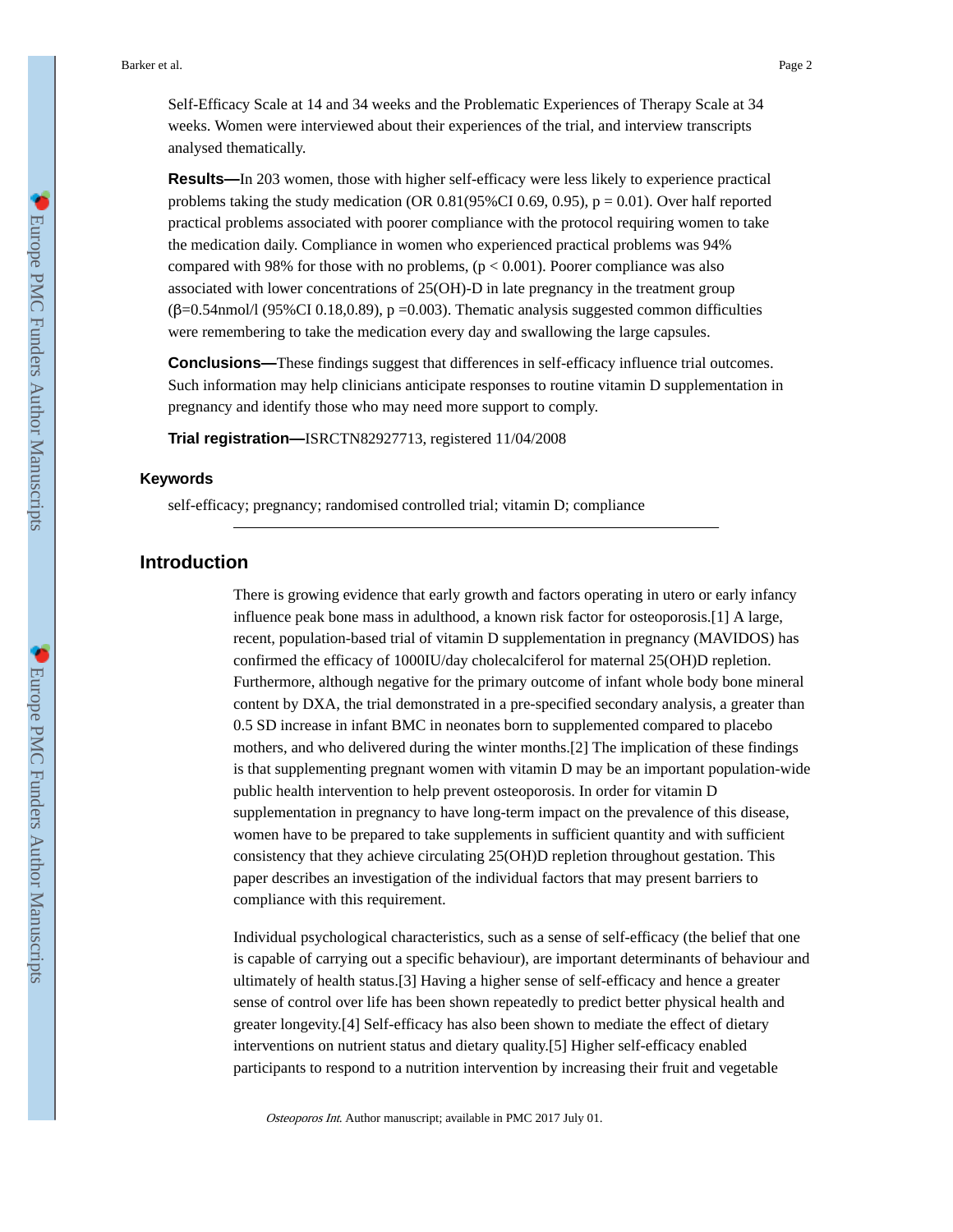consumption, because they believed they were capable of doing so.[6] In the context of the vitamin D supplementation trial described above, a participant's self-efficacy is likely therefore to describe her belief that she is able to take the action required by the study protocol, which specifies that she should take the study medication every day.[7]

The difficulties of achieving compliance with nutrient supplementation recommendations in pregnancy are well documented.[8,9] Factors known to affect compliance with such recommendations depend on the population under study, and include age, level of education and socio-economic status.[10–12] The most common reasons given for not taking supplements during pregnancy are simply forgetting to take them or being put off taking them by the side effects.[13,14] Compliance with supplementation regimes appears to be better in participants in clinical trials, though there may be features of the way clinical trials are run and how they are staffed that affect both compliance with the intervention protocol and trial outcomes.[15] Very little is understood, however, about the role played by trial participants' psychological characteristics, and how they may affect compliance with trial protocols and hence change trial outcomes.

This paper examines the relationship between women's self-efficacy and their circulating vitamin D concentration in late pregnancy in the context of a supplementation trial. It explores factors that may affect compliance with the study protocol and how this might affect the trial outcome. Analysis reported in this paper tests the hypothesis that having higher self-efficacy is associated with better compliance and with factors affecting compliance, which in turn increase women's vitamin D status at the end of the trial.

### **Methods**

A detailed description of The Maternal Vitamin D Osteoporosis Study (MAVIDOS) has been previously published[16]. Briefly, MAVIDOS is a multicentre, double-blind, randomised, placebo-controlled, parallel-group trial of vitamin D supplementation in pregnancy in the United Kingdom. The study was conducted in accordance with guidelines laid down in the Declaration of Helsinki and was approved by the Southampton and South West Hampshire Research Ethics Committee. MAVIDOS was registered prospectively (ISRCTN:82927713; EUDRACT:2007-001716-23); full approval from UK MHRA was granted, and written, informed consent obtained from all participants.

#### **Participants**

The MAVIDOS trial was run at three study sites in the UK. Pregnant women were recruited when in attendance for early pregnancy ultrasound screening. The participants in the substudy reported in this paper were from the sample of 1207 recruited at one of these sites [University Hospital Southampton NHS Foundation Trust, Southampton, UK]. Women were recruited if they were aged over 18 years, were having a singleton pregnancy, were of a gestation less than 17 weeks based on last menstrual period and had 25(OH)D between 25 and 100nmol/l and serum calcium<2.75mmol/l. Women with known metabolic bone disease, renal stones, hyperparathyroidism or hypercalciuria, those taking medication known to interfere with fetal growth, with fetal anomalies on ultrasonography and those taking more than 400 IU/day vitamin D supplementation were excluded. Eligible women with were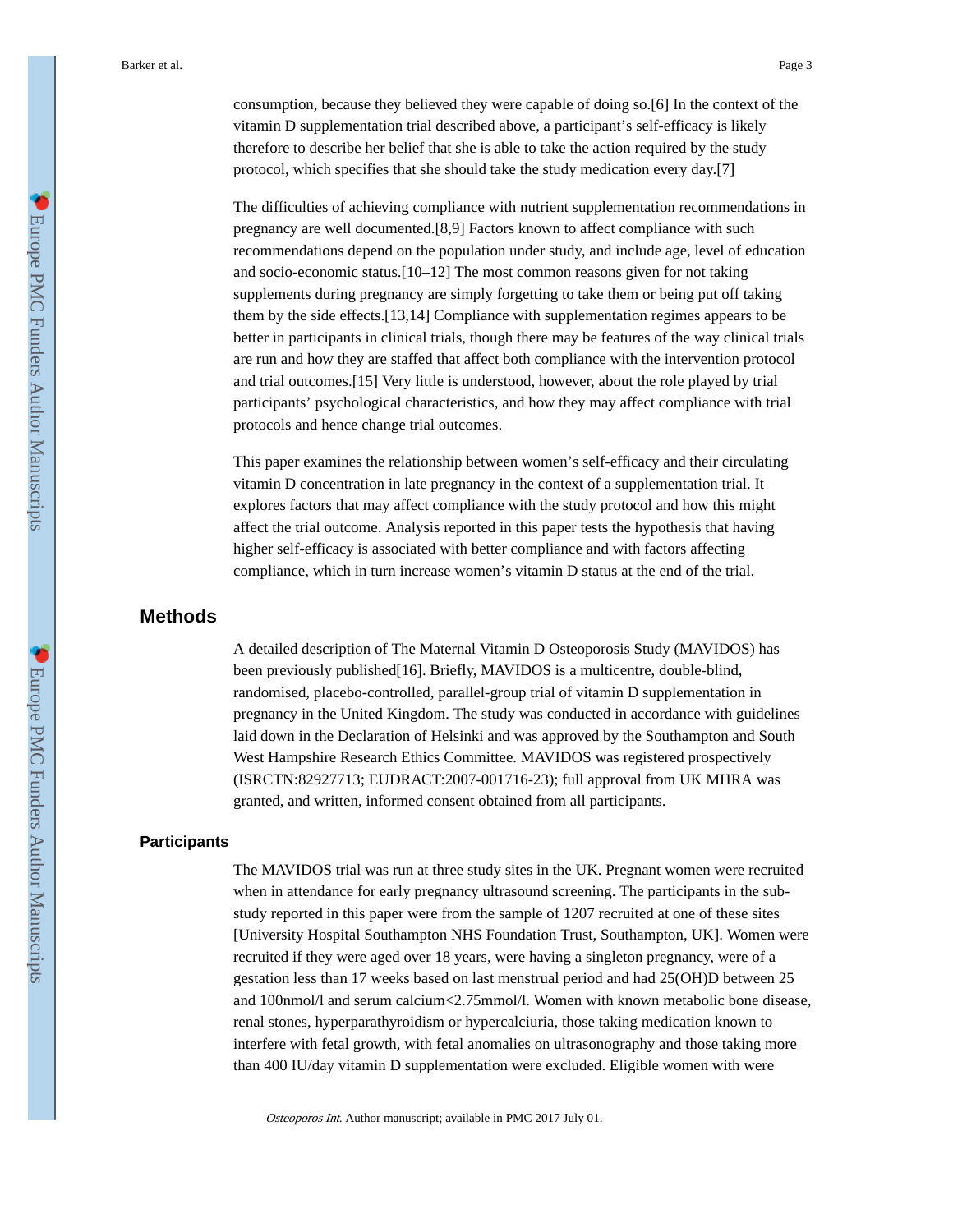recruited and randomised at 14 weeks' gestation (or as soon as possible before 17 weeks' gestation if recruited later) to either cholecalciferol 1000IU/day or matched placebo taken until delivery of the baby. Recruitment to this sub-study began part-way through the trial. A further sub-sample of women who had taken part in the trial were written to asking if they were prepared to be interviewed about their experience of taking part in the trial . The number of interviews was determined by the point at which saturation of topics was reached.

#### **Measures**

**Biochemical—**Reference blood samples were collected from the mother at 14 and 34 weeks' gestation, and stored at -80°C after processing. Measurement of plasma 25(OH)-D (Liaison RIA automated platform, Diasorin, Minnesota, USA) was undertaken centrally (MRC Human Nutrition Research, Cambridge, UK) in a single batch at the end of the study.

**Questionnaires—**Women self-completed Schwarzer's General Self-Efficacy Scale at 14 and 34 weeks of pregnancy. The General Self-efficacy Scale used was a shortened, 5-item scale derived from the original 10-item scale, and measured the general sense that one can perform novel or difficult tasks, or cope with adversity in various domains of human functioning. [17] This shortened version has been used in previous studies of women of child-bearing age in the UK, has internal consistency (Cronbach's alpha statistic  $= 0.85$ ), and has been shown to predict quality of diet.[18] Example items are 'I can always manage to solve difficult problems if I try hard enough' and 'I am calm when things are difficult because I know I can cope'. Women were asked to indicate on a 4-point scale how much they agreed with each item. Responses were coded from 1 (strongly disagree) to 4 (strongly agree) and summed to give an overall score. A higher score indicated higher levels of selfefficacy, with a range of possible scores from 5 to 20. At 34 weeks of pregnancy, women also completed a modified version of the Problematic Experiences of Therapy Scale (PETS). [19] This scale is a brief self-report measure that assesses the extent to which respondents perceive that they have been prevented from carrying out an intervention for common and plausible reasons. Three of the four sub-scales of this assessment were used and adapted to address issues women may have had taking the trial medication. Example scale items used in this study are 'I could not take my capsules because I was unsure how to do it properly' (uncertainty about medication sub-scale), 'I skipped taking my capsules because I was not sure if it was helping' (doubts about medication sub-scale), and 'lack of time prevented me from taking my capsules' (practical problems sub-scale). At the end of this questionnaire, women were then asked in an additional question how they had found taking the study medication and given space to write about their experiences.

At 14 weeks of pregnancy, women were asked about their age, their level of education and amount of time spent outdoors, and their weights and heights were measured.[16] Compliance with the medication was assessed by pill count at the end of the trial and was defined as the percentage of pills taken of the number of pills each woman was expected to take. If this information was not available, proportions of pills taken at 19 or 34 weeks was used, whichever was the latest count. At the end of the trial, women who consented were interviewed at home by a member of the research team about their experiences of taking part in the trial and the interview transcripts subjected to a thematic analysis.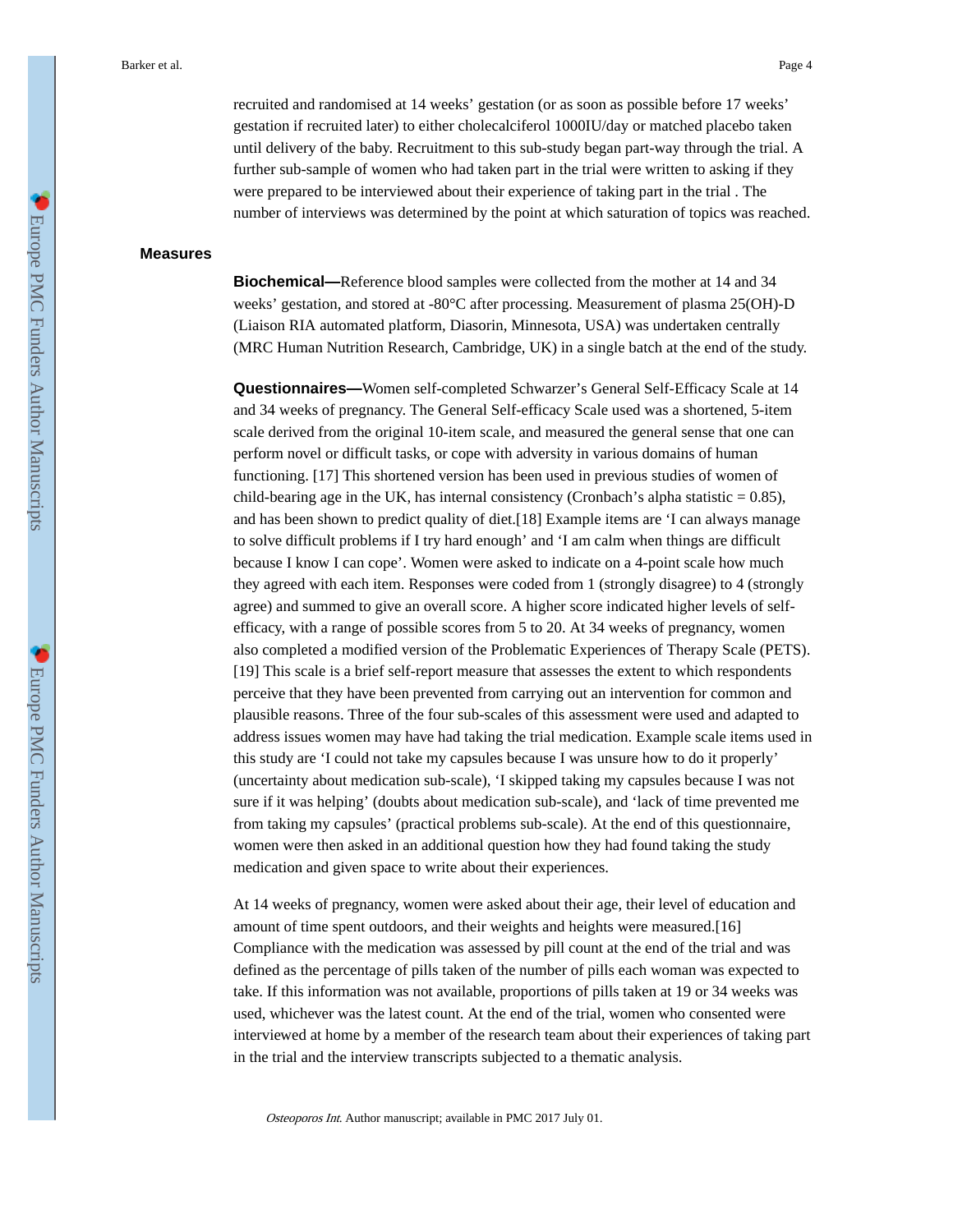#### **Statistical analysis**

This sub-study was carried out in all women who provided data on self-efficacy at 14 weeks and had vitamin D data at 34 weeks. Distribution of circulating 25(OH)D at 34 weeks was checked to assess normality. Self-efficacy score and compliance were analysed as continuous variables. The three scores derived from the PETS, defined as "practical problems", "uncertainty about medication" and "doubts about medication" were dichotomised into having no problems or having at least one problem. The free text responses to the question about how they found taking the study medication were coded into one of six types of response: "all fine", "ok, built into daily routine", "occasionally forgot tablets", "issue with capsule size", "issue with illness", "forgot for short periods because of change in routine".

Analyses were performed separately for intervention and placebo groups, and then for the two groups combined. The associations between predictors and 25(OH)D at 34 weeks were explored with linear regression. The results are displayed as  $β$ -coefficients with 95% confidence intervals (95% CI). Logistic regression was used to explore the association between self-efficacy and PETS variables describing problems with taking the medication, with estimates displayed as ORs (95% CIs). Mediation analyses were conducted to test the mediation effect of experiences of taking the study medication on the relationship between self-efficacy and 25(OH)D at 34 weeks. The mediation test was conducted according to the method proposed by Baron and Kenny.[20] Three regression models were fitted: first, the effect of self-efficacy on 25(OH)D at 34 weeks was tested; second, experiences of taking study medication (the mediators) were regressed on self-efficacy; and third, 25(OH)D at 34 weeks was regressed on both the mediators and self-efficacy. The mediation effect test is for an attenuation of the association between self-efficacy and 25(OH)D at 34 weeks after adjusting for experiences of taking the study medication. Analyses were carried out using Stata v 14.0 (Statacorp, College Station, Texas, USA).

# **Results**

A total of 344 women completed the self-efficacy questionnaire at 14 weeks of pregnancy. Of those women, 328 provided 25(OH)-vitamin D measurements at 14 weeks and 218 at 34 weeks. Table 1 provides data on the age of this group of women, and their level of education. Mean self-efficacy at 14 weeks, and 25(OH)-vitamin D at 14 and 34 weeks of pregnancy are also shown, as are scores on the PETS scale and their percent compliance. The data are presented for control and treatment groups separately and for the whole group. The table shows that, in this sub-sample there were no differences between groups in these variables except in 25(OH)D at 34 weeks. Higher 25(OH)-vitamin D levels in the treatment group demonstrate the effectiveness of the intervention and suggest that this group of women was compliant with the trial protocol. Compliance with the medication regime was generally high, averaging 96% of pills taken during pregnancy. The table also shows, however, that of the 203 women who completed the PETS at 34 weeks, over half reported practical problems with taking the trial medication whereas fewer reported doubts or uncertainties about the medication.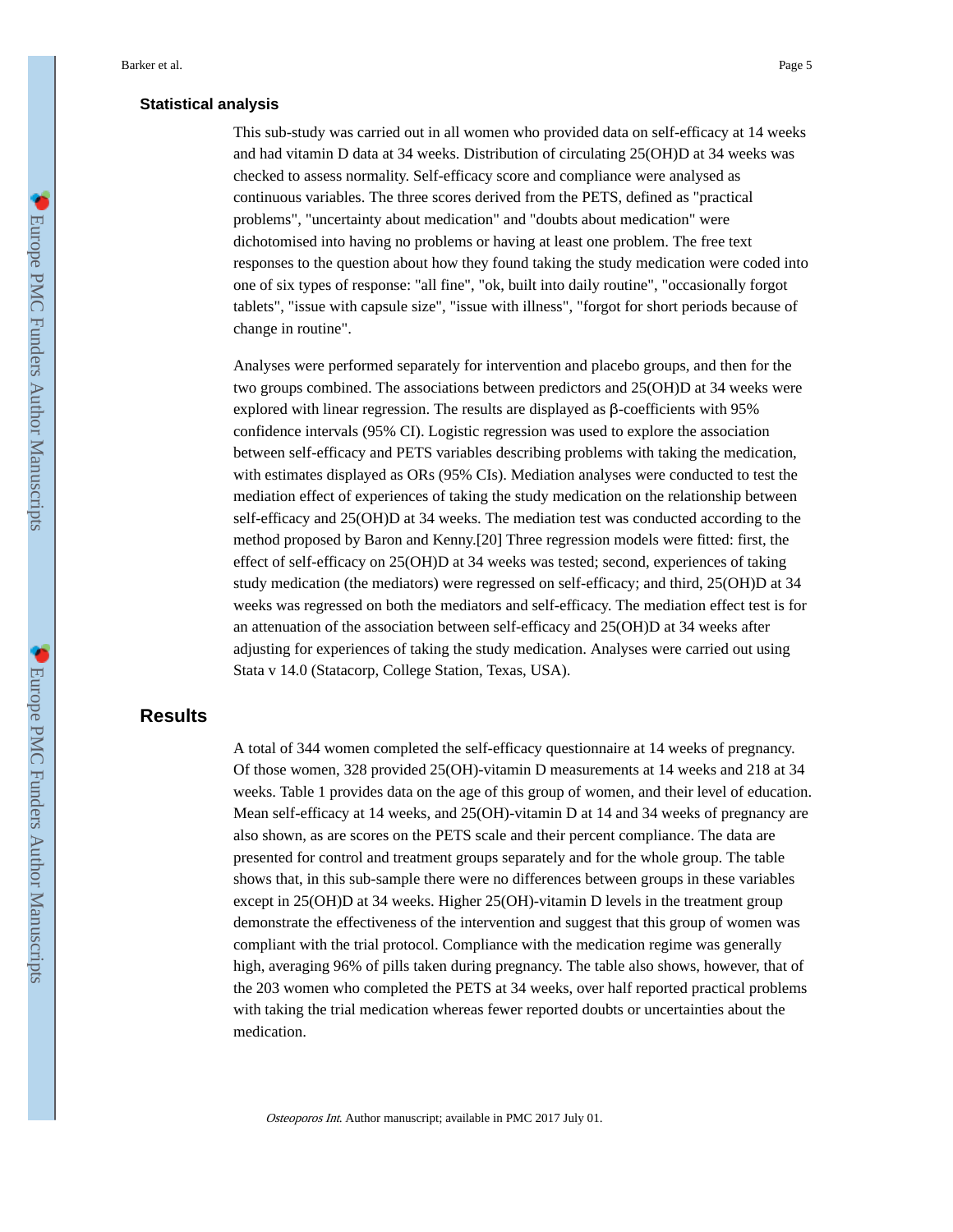Barker et al. Page 6

Table 2 shows that women entering the trial with higher self-efficacy were less likely (OR<1) to experience practical problems with taking the study medication, though they did not seem to be more likely to have doubts or uncertainties about whether it was right for them to be taking it. Neither was their lower self-efficacy associated with poorer compliance with the trial protocol.

Experiencing practical problems, having doubts and uncertainties about the medication and rate of compliance were all strongly associated with one another ( $p < 0.05$  for all). Women who experienced no doubts or uncertainties about taking the medication tended also to have no practical problems, and those who experienced no doubts, uncertainties or practical problems had higher rates of compliance (Table 3). For women in the treatment group, Table 4 shows that the more compliant they were, the higher their 25(OH)-vitamin D levels at 34 weeks. Figure 1 summarises the relationships between self-efficacy, experiences taking the study medication and 25(OH)-vitamin D status at 34 weeks. There were no mediation effects of experiences of taking study medication on the relationship between self-efficacy at 14 weeks of pregnancy and vitamin D levels at 34 weeks.

In the combined group of women in both treatment and placebo groups, those who had higher self-efficacy on entering the study tended to have higher 25(OH)D status at 14 weeks of pregnancy (β = 1.04, 95%CI 0.05,2.03, p=0.04). As Table 4 shows, this was not the case by late pregnancy (34 weeks) in either the treatment or placebo groups. Circulating 25(OH)D levels increased less between 14 and 34 weeks in women with higher self-efficacy irrespective of their allocation, possibly because women with higher self-efficacy entered pregnancy with higher vitamin D levels (β = -1.73 nmol/l, 95%CI -3.40, -0.07, p = 0.04).

In response to the additional question about how they had found taking the study medication, 78% of the women reported no issues or said that they had developed a daily routine that helped them to remember to take the medication. A small percentage (11%) said they occasionally forgot to take a tablet, and the remainder said that the size of the tablet was a problem, or that illness or a change in routine, such as a holiday, had prevented them from taking the tablets for a period.

Qualitative interviews with 14 women who had taken part in the trial confirmed that there were no major difficulties in complying with the requirement to take the study medication every day. If the women did mention problems, they tended to be practical problems associated with taking the medication, primarily the large size of the capsules and remembering to take them every day, rather than experiencing doubts or uncertainties about the study or the medication. In response to a question about issues she might have had taking part in the study, one woman said:

"The massive pills maybe. They were pretty hefty to try and get down." (ID 3744, lines 244-245)

Another said that she had no difficulty swallowing the tablets, but sometimes forgot them:

"The tablets were easy to take. It was actually … trying to remember that I had to take them."(ID 4081, lines 135-136)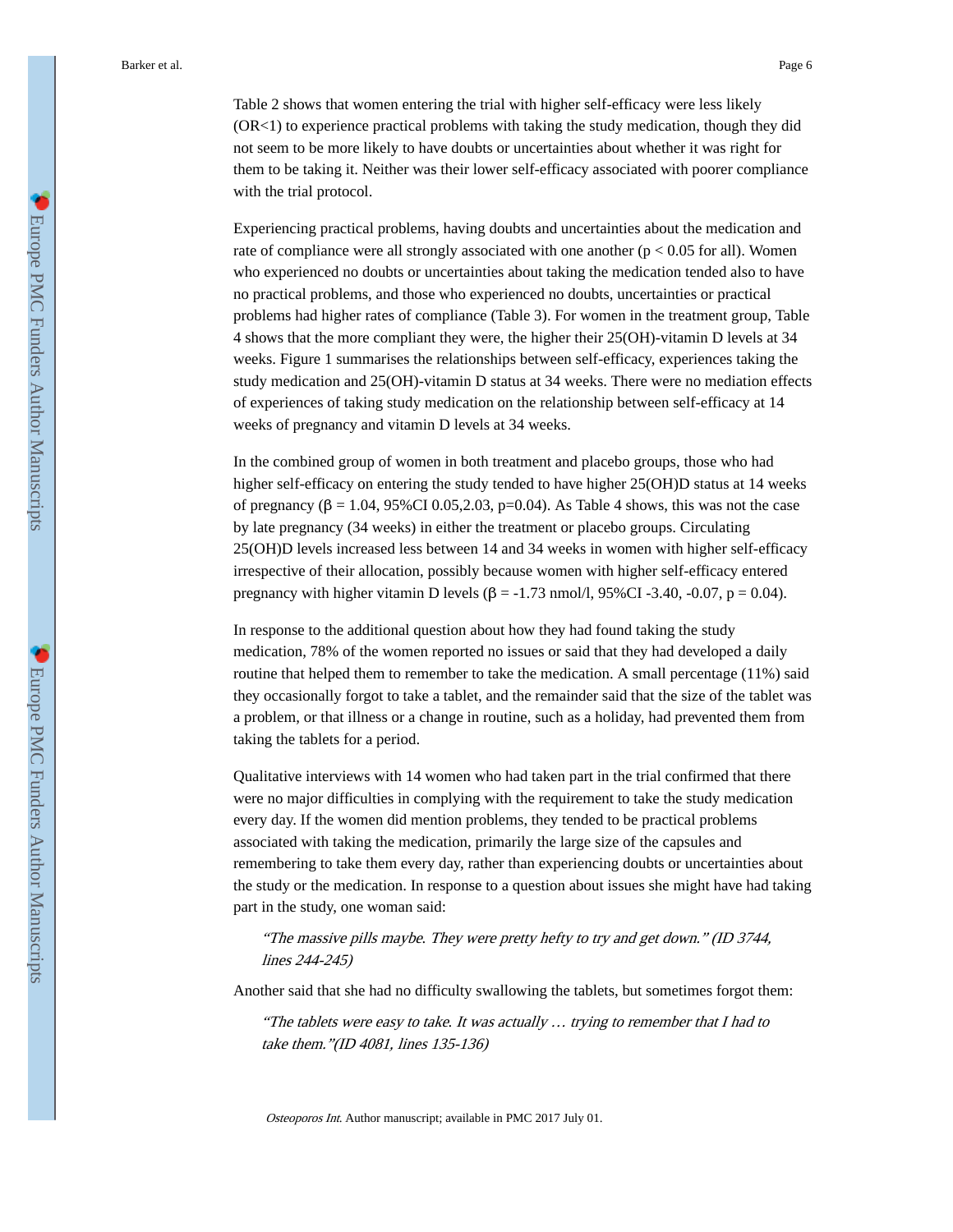Both these issues may have affected their compliance with the study protocol. Some of the women who described experiencing these practical problems with the study medication found that developing a daily routine helped:

"I was already taking Pregnacare, so I just took everything together." (ID 3718, line 71)

# **Discussion**

This study was carried out in a sub-group of 203 women taking part in a large, multi-centre randomised, placebo-controlled trial of the effects of vitamin D supplementation in pregnancy on neonatal bone mineral content. Women who entered the study with a lower sense of self-efficacy tended to have lower levels of circulating 25(OH)D in early pregnancy, though not in late pregnancy in either treatment or control groups. The vitamin D levels of these women were more likely to increase over the course of pregnancy than those of women with higher self-efficacy, however, presumably because they had lower levels at baseline. Responses to the adapted PETS indicated that more than half the women experienced problems taking the study medication, but not because they doubted its usefulness or were uncertain how to take it. Problems taking the study medication tended to be about the size of the capsules or difficulty remembering to take them, but qualitative data suggested that women usually found ways of overcoming the practical problems they experienced. The data partially support the study hypothesis that having higher self-efficacy is associated with better compliance and with factors affecting compliance, which in turn improves vitamin D status. Though there was no direct effect of women's self-efficacy on their compliance, women with lower self-efficacy were more likely to experience practical problems taking the study medication. Experiencing practical problems was associated with poorer compliance with the study protocol which required women to take the medication every day; and poorer compliance was associated with lower levels of vitamin D in late pregnancy in the treatment group. Qualitative data indicated that the major factors affecting compliance were difficulties in remembering to take the study medication every day and in swallowing the tablets which came in large capsules.

### **Strengths and limitations**

The women who took part in this study were a highly educated group as were the original MAVIDOS study participants with approximately three quarters in both the sub study and original study having A level qualifications or above.[2] As a highly educated group, participants might be expected to have both higher self-efficacy and 25(OH)D status than the general population and therefore not represent the general population of women of childbearing age in the UK.[21] Women in this sub-study had, in fact, a comparable mean selfefficacy score to women in previous studies who had a wider range of educational attainment.[22] The high levels of compliance with the study protocol, however, suggest that women in this study were highly motivated, and that their responses to taking the supplement may not represent those of the general population to routine maternal vitamin D supplementation in pregnancy.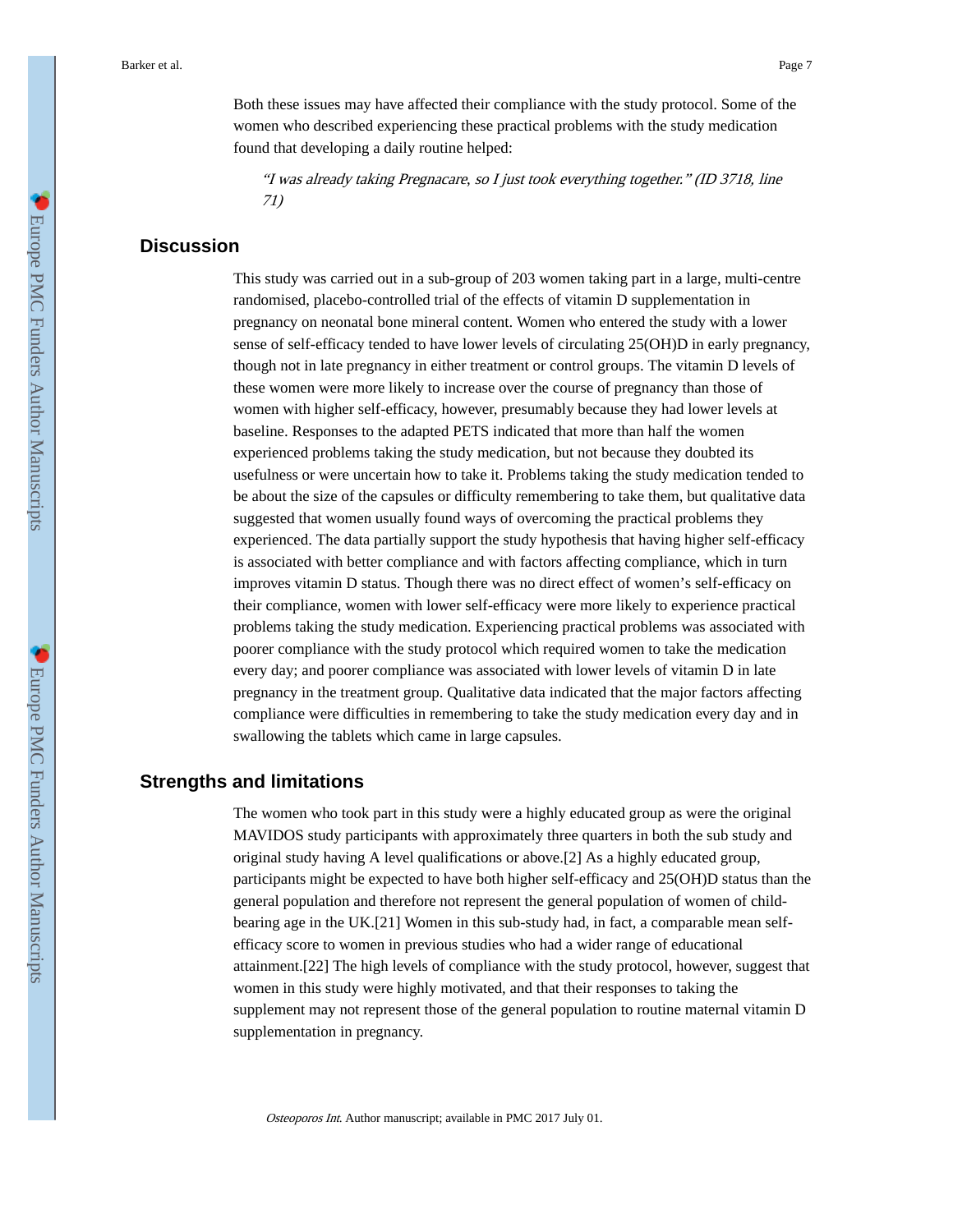### **Implications of the study**

Women largely complied with the protocol of the trial described in this paper. Those with lower self-efficacy experienced more problems, and those who experienced more problems took less of the study medication. This finding suggests that improving the self-efficacy of participants in clinical trials may indirectly improve compliance. Ensuring compliance is a major issue in the success of clinical trials; substantial resources are invested in monitoring how well participants adhere to study protocols, because compliance has been shown to have significant effects on trial outcomes.[23] It is possible to improve self-efficacy through intervention.[24,25] Self-efficacy, or the belief that one is capable of carrying out a specific behaviour, is acquired through a combination of watching others or learning about other's experience of achieving these behavioural goals, being told that these goals are possible and achievable, past experience of being able to behave in this way, and current physiological or mood state.[3] Increasing self-efficacy in order to improve compliance with trial protocols could therefore be achieved through an exploratory conversation between participants and members of staff recruiting them. Applying these findings to routine vitamin D supplementation in pregnancy, conversations to increase self-efficacy for taking pregnancy supplements would need to explore the practical problems that the participant might have in taking and remembering to take the medication, and to support them to identify ways of overcoming them. Some practical problems might relate to the physiological and mood changes associated with being pregnant, and examples of ways in which others have overcome these difficulties might increase participants' self-efficacy beliefs about their ability to adhere to the protocol.

The reasons women gave for not taking the medication in this study are similar to those given by women to explain why they do not take folic acid or iron supplements during pregnancy. Women say they forget or that the side effects put them off.[13,14] Though a proportion of the women in this study did say they forgot to take the tablets, few were worried about medication side-effects or had doubts about the value of the research in which they were taking part. This is important to know and encouraging, in the context of making recommendations for routine maternal vitamin D supplementation in pregnancy as a public health intervention for the purpose of improving maternal and infant health outcomes.

## **Conclusions**

Women's level of self-efficacy is indirectly associated with their compliance with a trial protocol requiring them to take daily vitamin D supplements. Women who had higher selfefficacy had higher 25(OH)D levels when they came into the trial and experienced fewer problems taking the study medication. The more compliant the women in the treatment group were with the study protocol, the higher their vitamin D levels in late pregnancy. These findings have implications for understanding differences between participants, particularly in their level of self-efficacy, and the effect of these differences on trial outcomes, and for anticipating responses to recommendations for routine maternal vitamin D supplementation in pregnancy.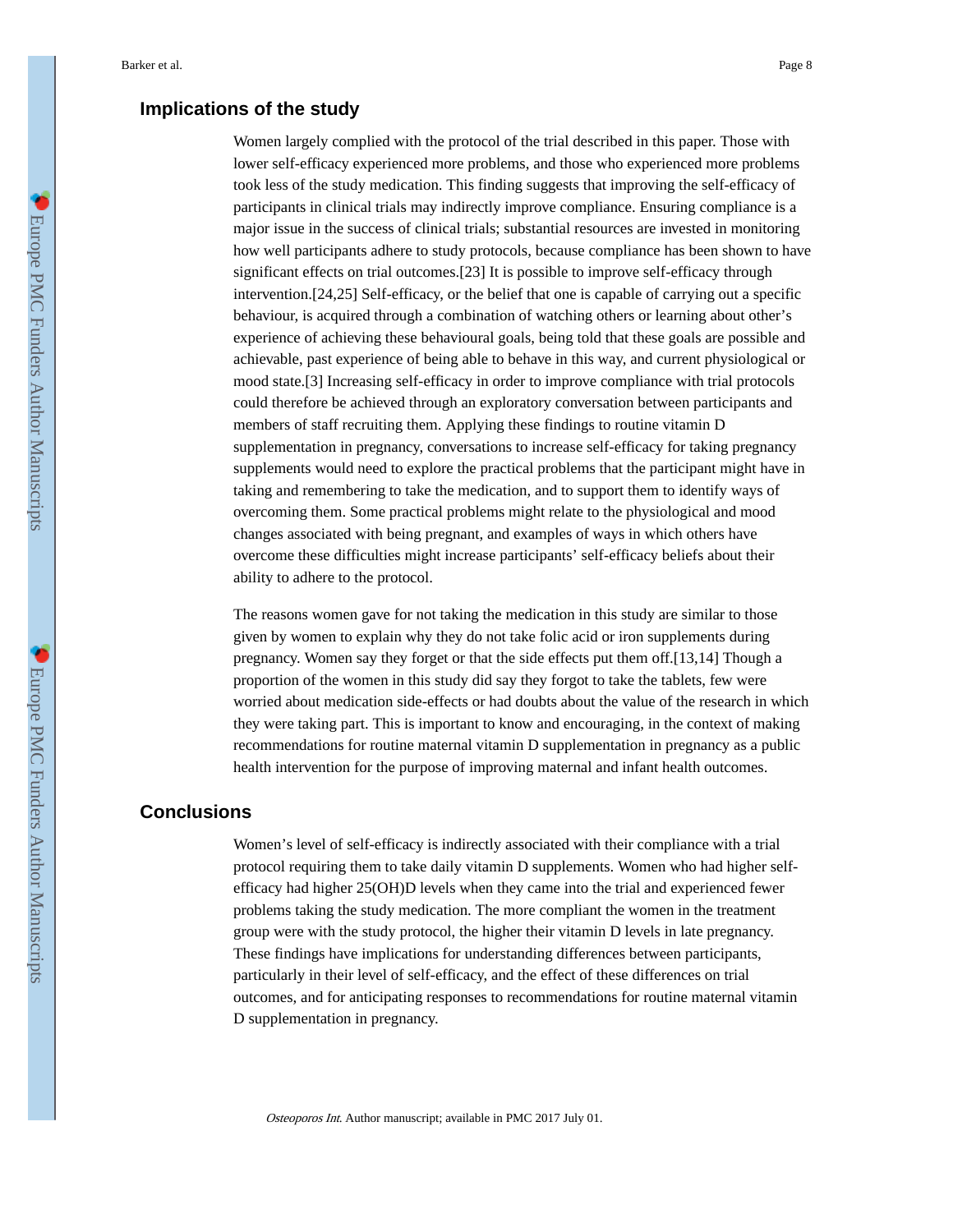### **Acknowledgements**

We thank all our funders for supporting this work (Arthritis Research UK, Medical Research Council, Bupa Foundation, National Institute for Health Research (NIHR) Southampton Biomedical Research Centre, University of Southampton and University Hospital Southampton NHS Foundation Trust, and NIHR Musculoskeletal Biomedical Research Unit, University of Oxford) and the women who so kindly gave us their time and took part in this study.

**Funding:** This work was supported by grants from the Arthritis Research UK (17702), Medical Research Council (4050502589), Bupa Foundation, National Institute for Health Research (NIHR) Southampton Biomedical Research Centre, University of Southampton and University Hospital Southampton NHS Foundation Trust, and NIHR Musculoskeletal Biomedical Research Unit, University of Oxford. The work leading to these results was supported by the European Union's Seventh Framework Programme (FP7/2007-2013), projects EarlyNutrition and ODIN under grant agreements numbers 289346 and 613977. We are extremely grateful to Merck GmbH for the kind provision of the Vigantoletten supplement. Merck GmbH had no role in the trial execution, data collection, analysis or manuscript preparation. The authors had full access to all study data.

# **References**

- 1. Harvey N, Dennison E, Cooper C. Osteoporosis: a lifecourse approach. J Bone Miner Res. 2014; 29(9):1917–1925. DOI: 10.1002/jbmr.2286 [PubMed: 24861883]
- 2. Cooper C, Harvey NC, Bishop NJ, Kennedy S, Papageorghiou AT, Schoenmakers I, Fraser R, Gandhi SV, Carr A, D'Angelo S, Crozier SR, et al. Maternal gestational vitamin D supplementation and offspring bone health (MAVIDOS): a multicentre, double-blind, randomised placebo-controlled trial. The Lancet Diabetes & Endocrinology.
- 3. Bandura, A. Self-efficacy: the exercise of control. W.H.Freeman and Company; New York: 1997.
- 4. Ross CE, Wu C. The links between education and health. Am Soc Rev. 1995; 60:719–745.
- 5. Luszczynska A, Haynes C. Changing nutrition, physical activity and body weight among student nurses and midwives: effects of a planning intervention and self-efficacy beliefs. Journal of health psychology. 2009; 14(8):1075–1084. [PubMed: 19858328]
- 6. Steptoe A, Perkins-Porras L, Rink E, Hilton S, Cappucio FP. Psychological and social predictors of changes in fruit and vegetable consumption over 12 months following behavioural and nutrition education counseling. Health psychology : official journal of the Division of Health Psychology, American Psychological Association. 2004; 23(6):574–581.
- 7. Harvey NC, Javaid K, Bishop N, Kennedy S, Papageorghiou AT, Fraser R, Gandhi SV, Schoenmakers I, Prentice A, Cooper C. MAVIDOS Maternal Vitamin D Osteoporosis Study: study protocol for a randomized controlled trial. The MAVIDOS Study Group. Trials. 2012; 13:13.doi: 10.1186/1745-6215-13-13 [PubMed: 22314083]
- 8. Branum AM, Bailey R, Singer BJ. Dietary supplement use and folate status during pregnancy in the United States. J Nutr. 2013; 143(4):486–492. DOI: 10.3945/jn.112.169987 [PubMed: 23365107]
- 9. Schultink W, van der Ree M, Matulessi P, Gross R. Low compliance with an iron-supplementation program: a study among pregnant women in Jakarta, Indonesia. Am J Clin Nutr. 1993; 57(2):135– 139. [PubMed: 8424380]
- 10. Khanal V, Adhikari M, Karkee R. Low compliance with iron-folate supplementation among postpartum mothers of Nepal: an analysis of Nepal Demographic and Health Survey 2011. Journal of community health. 2014; 39(3):606–613. DOI: 10.1007/s10900-013-9806-6 [PubMed: 24322600]
- 11. McGuire M, Cleary B, Sahm L, Murphy DJ. Prevalence and predictors of periconceptional folic acid uptake--prospective cohort study in an Irish urban obstetric population. Human reproduction (Oxford, England). 2010; 25(2):535–543. DOI: 10.1093/humrep/dep398
- 12. Mithra P, Unnikrishnan B, Rekha T, Nithin K, Mohan K, Kulkarni V, Kulkarni V, Agarwal D. Compliance with iron-folic acid (IFA) therapy among pregnant women in an urban area of south India. African health sciences. 2013; 13(4):880–885. DOI: 10.4314/ahs.v13i4.3 [PubMed: 24940307]
- 13. Gebremedhin S, Samuel A, Mamo G, Moges T, Assefa T. Coverage, compliance and factors associated with utilization of iron supplementation during pregnancy in eight rural districts of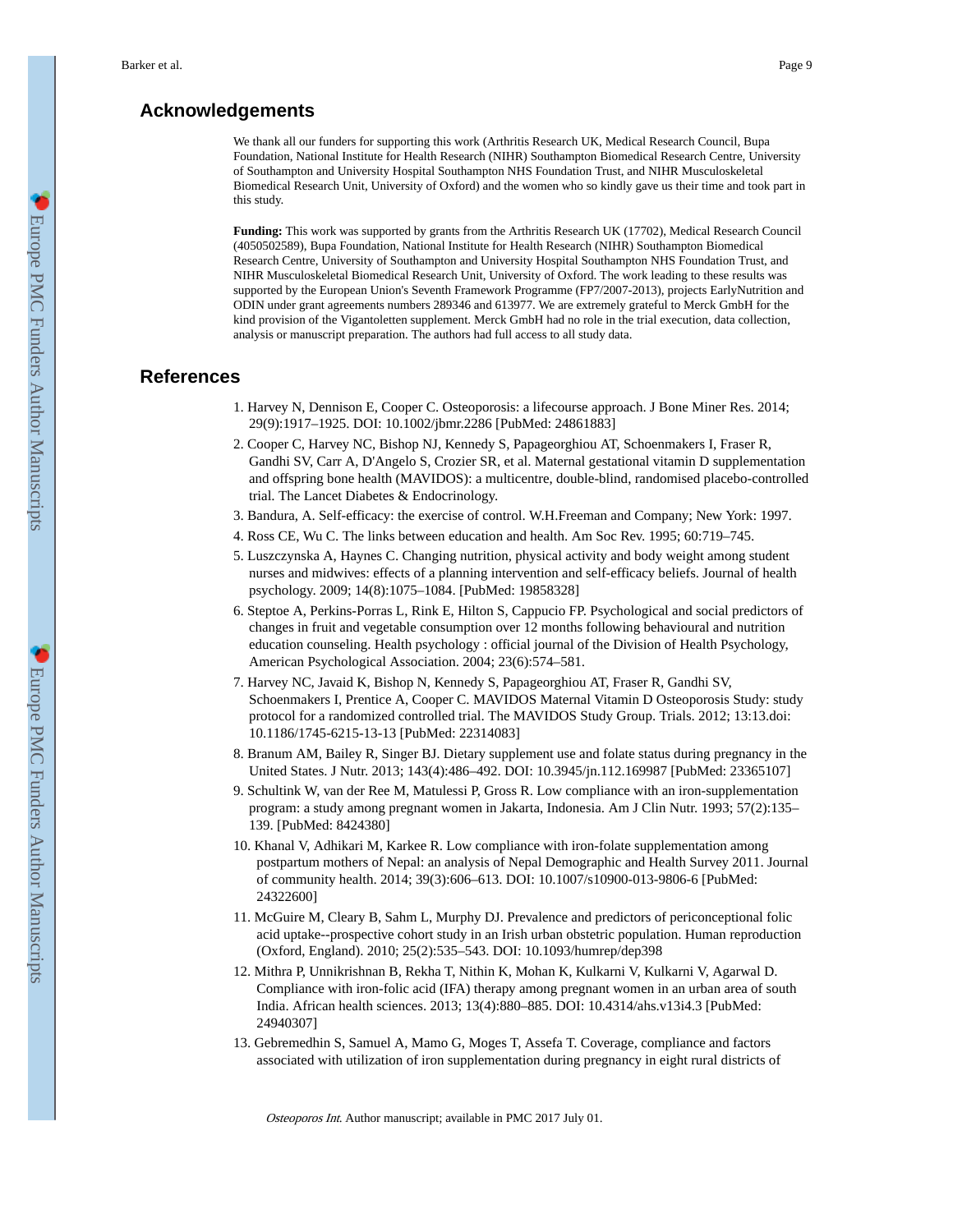Ethiopia: a cross-sectional study. BMC Public Health. 2014; 14:607.doi: 10.1186/1471-2458-14-607 [PubMed: 24930036]

- 14. Barbour RS, Macleod M, Mires G, Anderson AS. Uptake of folic acid supplements before and during pregnancy: focus group analysis of women's views and experiences. Journal of human nutrition and dietetics : the official journal of the British Dietetic Association. 2012; 25(2):140– 147. DOI: 10.1111/j.1365-277X.2011.01216.x [PubMed: 22126238]
- 15. Shankar AV, Asrilla Z, Kadha JK, Sebayang S, Apriatni M, Sulastri A, Sunarsih E, Shankar AH. Programmatic effects of a large-scale multiple-micronutrient supplementation trial in Indonesia: using community facilitators as intermediaries for behavior change. Food and nutrition bulletin. 2009; 30(2 Suppl):S207–214. [PubMed: 20496613]
- 16. Harvey NC, Javaid K, Bishop N, Kennedy S, Papageorghiou AT, Fraser R, Gandhi SV, Schoenmakers I, Prentice A, Cooper C. MAVIDOS Maternal Vitamin D Osteoporosis Study: study protocol for a randomized controlled trial. Trials. 2012; 13(1):13. [PubMed: 22314083]
- 17. Schwarzer, R., Jerusalem, M. Generalized Self-Efficacy Scale. Measures in health psychology: A user's portfolio. Causal and control beliefs. Weinman, J.Wright, S., Johnston, M., editors. NFER-Nelson; Windsor, UK: 1995. p. 35-37.
- 18. Lawrence W, Schlotz W, Crozier S, Skinner TC, Haslam C, Robinson S, Inskip H, Cooper C, Barker M. Specific psychological variables predict quality of diet in women of lower, but not higher, educational attainment. Appetite. 2011; 56:46-52. [PubMed: 21078352]
- 19. Kirby S, Donovan-Hall M, Yardley L. Measuring barriers to adherence: validation of the Problematic Experiences of Therapy Scale. Disability and rehabilitation. 2014; 36(22):1924–1929. DOI: 10.3109/09638288.2013.876106 [PubMed: 24410171]
- 20. Baron RM, Kenny DA. The moderator-mediator variable distinction in social psychological research: conceptual, strategic, and statistical considerations. J Pers Soc Psychol. 1986; 51(6): 1173–1182. [PubMed: 3806354]
- 21. Leganger A, Kraft P. Control constructs: do they mediate the relation between educational attainment and health behaviour? Journal of health psychology. 2003; 8(3):361–372. [PubMed: 14670214]
- 22. Lawrence W, Schlotz W, Crozier S, Skinner TC, Haslam C, Robinson S, Inskip H, Cooper C, Barker M. Specific psychological variables predict quality of diet in women of lower, but not higher, educational attainment. Appetite. 2011; 56(1):46–52. DOI: 10.1016/j.appet.2010.11.003 [PubMed: 21078352]
- 23. Czobor P, Skolnick P. The Secrets of a Successful Clinical Trial: Compliance, Compliance, and Compliance. Molecular Interventions. 2011; 11(2):107–110. DOI: 10.1124/mi.11.2.8 [PubMed: 21540470]
- 24. Michie S, Abraham C, Whittington C, McAteer J, Gupta S. Effective techniques in Healthy Eating and Physical Activity Interventions: a meta-regression. Health psychology : official journal of the Division of Health Psychology, American Psychological Association. 2009; 28(6):690–701.
- 25. Prestwich A, Kellar I, Parker R, MacRae S, Learmonth M, Sykes B, Taylor N, Castle H. How can self-efficacy be increased? Meta-analysis of dietary interventions. Health Psychol Rev. 2014; 8(3): 270–285. DOI: 10.1080/17437199.2013.813729 [PubMed: 25053214]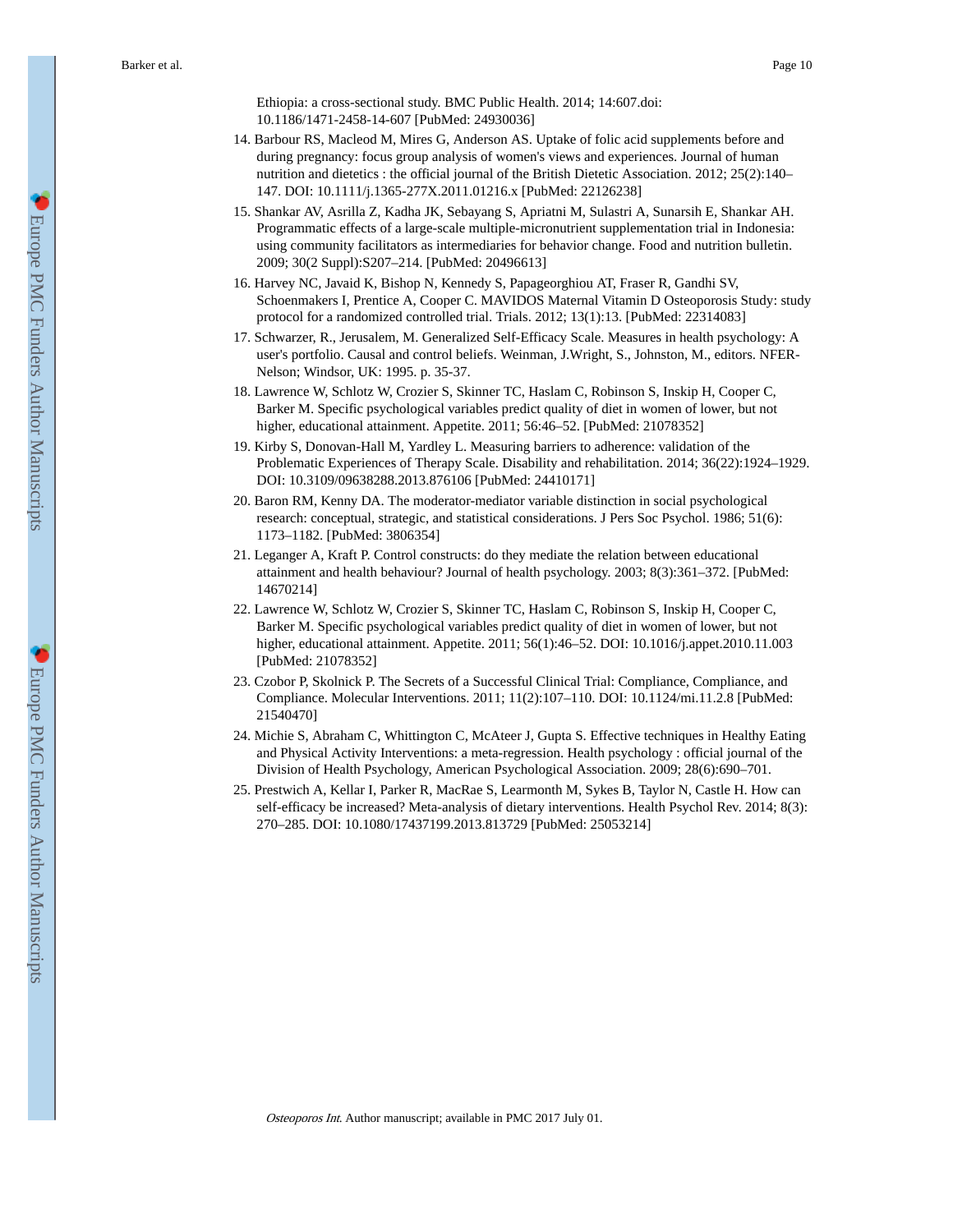Barker et al. Page 11



**Figure 1. Conceptual model summarising the relationships between self-efficacy, vitamin D at 34 weeks, compliance with trial protocol, practical problems taking the study medication, uncertainty and doubts about taking the medication.**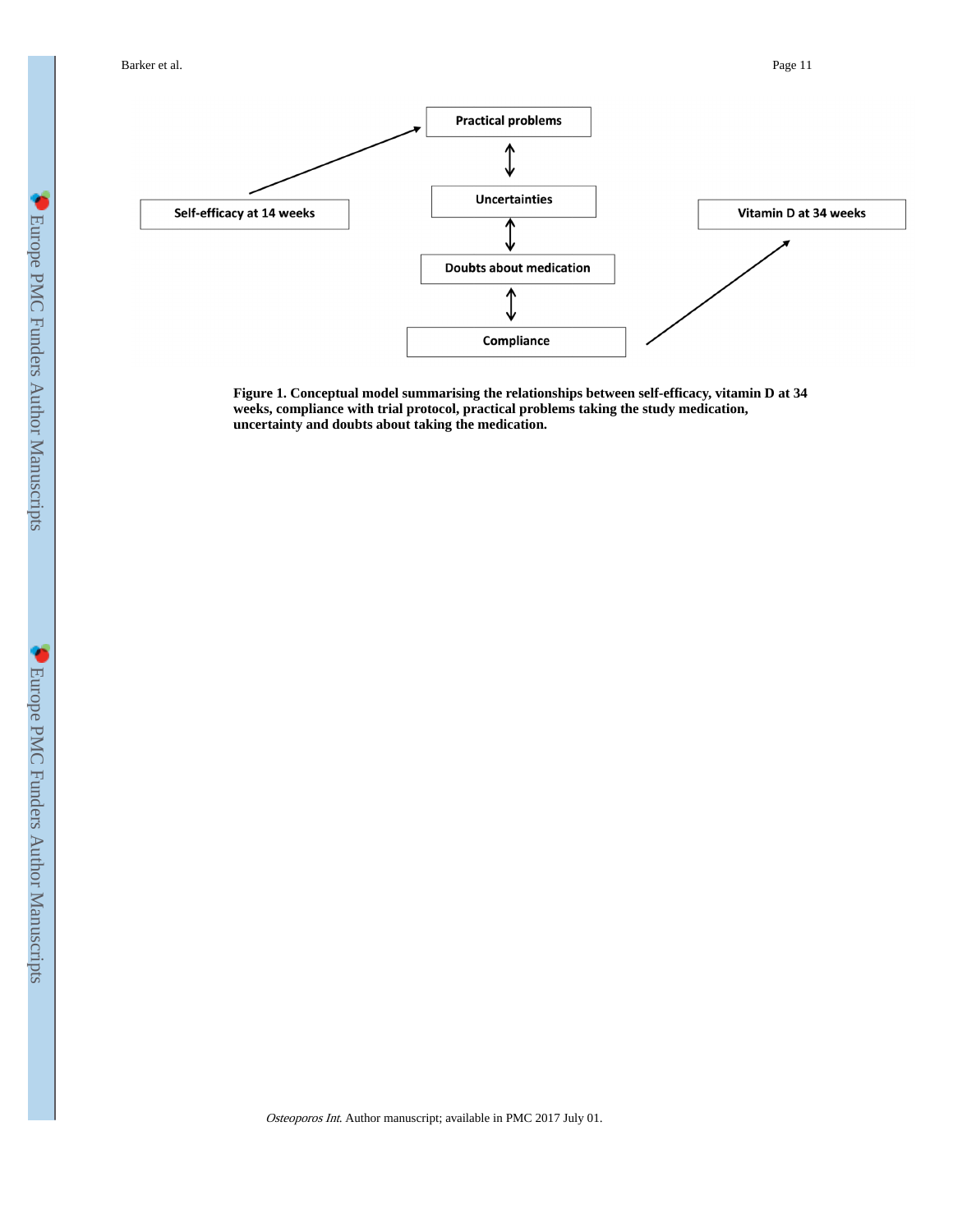#### **Table 1**

**Characteristics of study participants, mean self-efficacy, vitamin D at 14 and 34 weeks, percent compliance and numbers(%) of women experiencing problems with taking the study medication by treatment group.**

| <b>Variables</b>                                   | N   | <b>Placebo</b>   | Cholecalciferol 1000 IU/d | Whole group      |  |
|----------------------------------------------------|-----|------------------|---------------------------|------------------|--|
| Age (years), mean (SD)                             | 328 | 31.1(5.3)        | 30.8(19.3)                | 31.0(5.1)        |  |
| Educational attainment $\Lambda$ level, $N(\%)$    | 326 | 122(75.3)        | 130(79.3)                 | 252(77.3)        |  |
| 14 week Self-efficacy, mean (SD)                   | 328 | 15.3(1.9)        | 15.1(1.8)                 | 15.2(1.9)        |  |
| 14 week $25(OH)D$ (nmol/l), mean (SD)              | 328 | 46.5(16.5)       | 47.5(18.2)                | 47.0 (17.3)      |  |
| 34 week $25(OH)D$ (nmol/l), mean (SD) <sup>*</sup> | 218 | 43.4 (19.4)      | 67.4(19.7)                | 55.5 (22.9)      |  |
| Compliance $(\%)$ , median $(IQR)$                 | 216 | 95.2 (89.6-98.8) | 96.5 (90.1-99.2)          | 96.0 (89.8-98.9) |  |
| At least a practical problem, N (%)                | 202 | 56 (56.6)        | 51 (49.5)                 | 107(53.0)        |  |
| At least an uncertainty about medication, N (%)    | 203 | 15(15.2)         | 17(16.4)                  | 32(15.8)         |  |
| At least a doubt about medication, N (%)           | 203 | 14(14.1)         | 16(15.4)                  | 30(14.8)         |  |

\* p<0.001 for difference between placebo and active group. All other p-values for differences between placebo and active group >0.05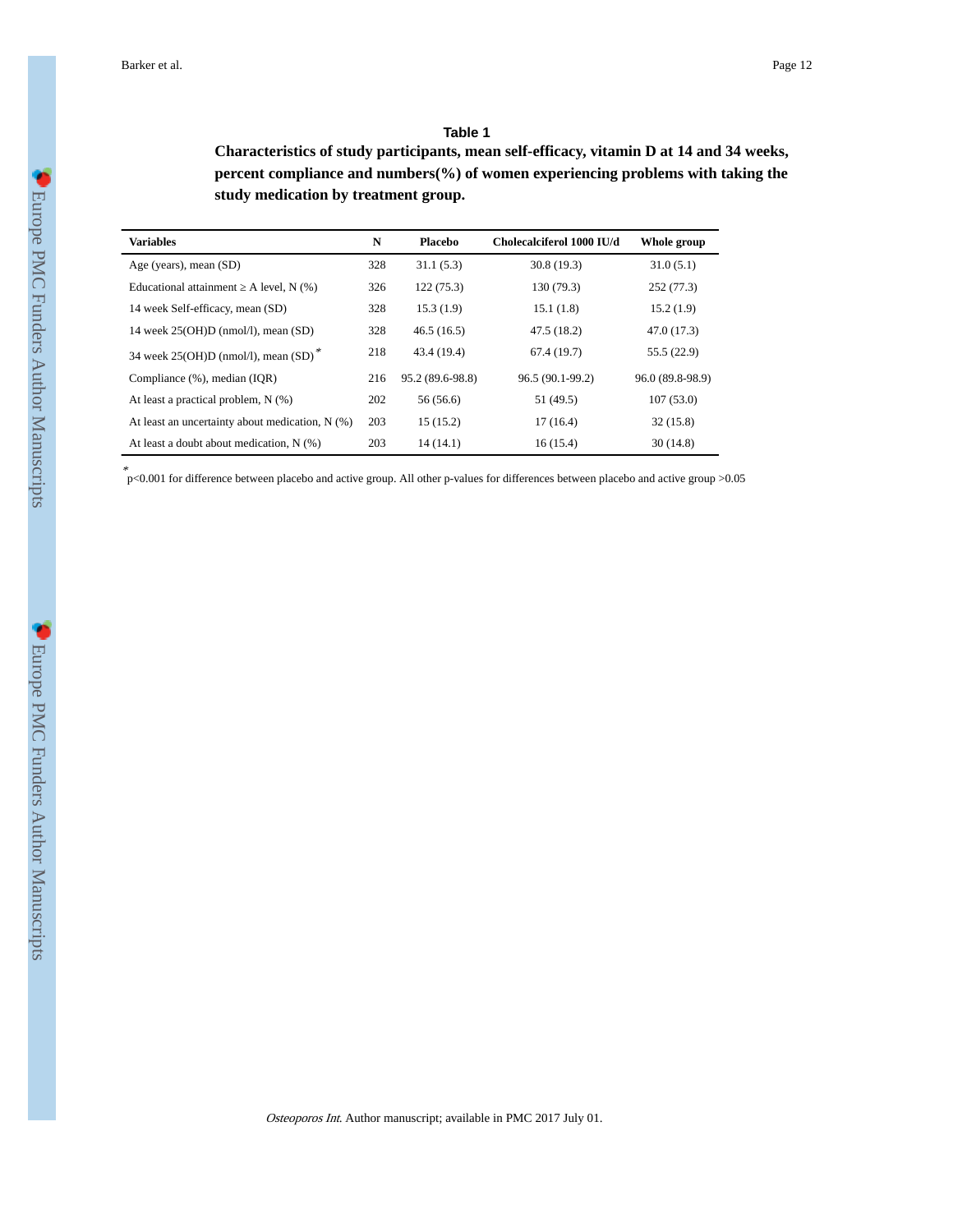| Table 2                                                                    |  |
|----------------------------------------------------------------------------|--|
| Associations between self-efficacy scores at 14 weeks, PETS and compliance |  |

|                                 | <b>Placebo</b>     |      | Cholecalciferol 1000 IU/d |      | Whole group        |      |  |
|---------------------------------|--------------------|------|---------------------------|------|--------------------|------|--|
| <b>Outcomes</b>                 | <b>OR (95% CI)</b> | p    | <b>OR (95% CI)</b>        | p    | <b>OR (95% CI)</b> | p    |  |
| Practical problems (Yes vs. No) | 0.81(0.64, 1.02)   | 0.07 | 0.80(0.64, 1.01)          | 0.06 | 0.81(0.69, 0.95)   | 0.01 |  |
| Uncertainty (Yes vs. No)        | 0.90(0.67, 1.22)   | 0.51 | 1.00(0.75, 1.33)          | 0.99 | 0.95(0.77, 1.17)   | 0.64 |  |
| Doubts (Yes vs. No)             | 0.91(0.66, 1.24)   | 0.54 | 0.87(0.65, 1.18)          | 0.38 | 0.89(0.71, 1.10)   | 0.28 |  |
|                                 | r                  |      | r                         |      | r                  |      |  |
| Compliance (SD)                 | 0.04               | 0.66 | 0.07                      | 0.49 | 0.05               | 0.43 |  |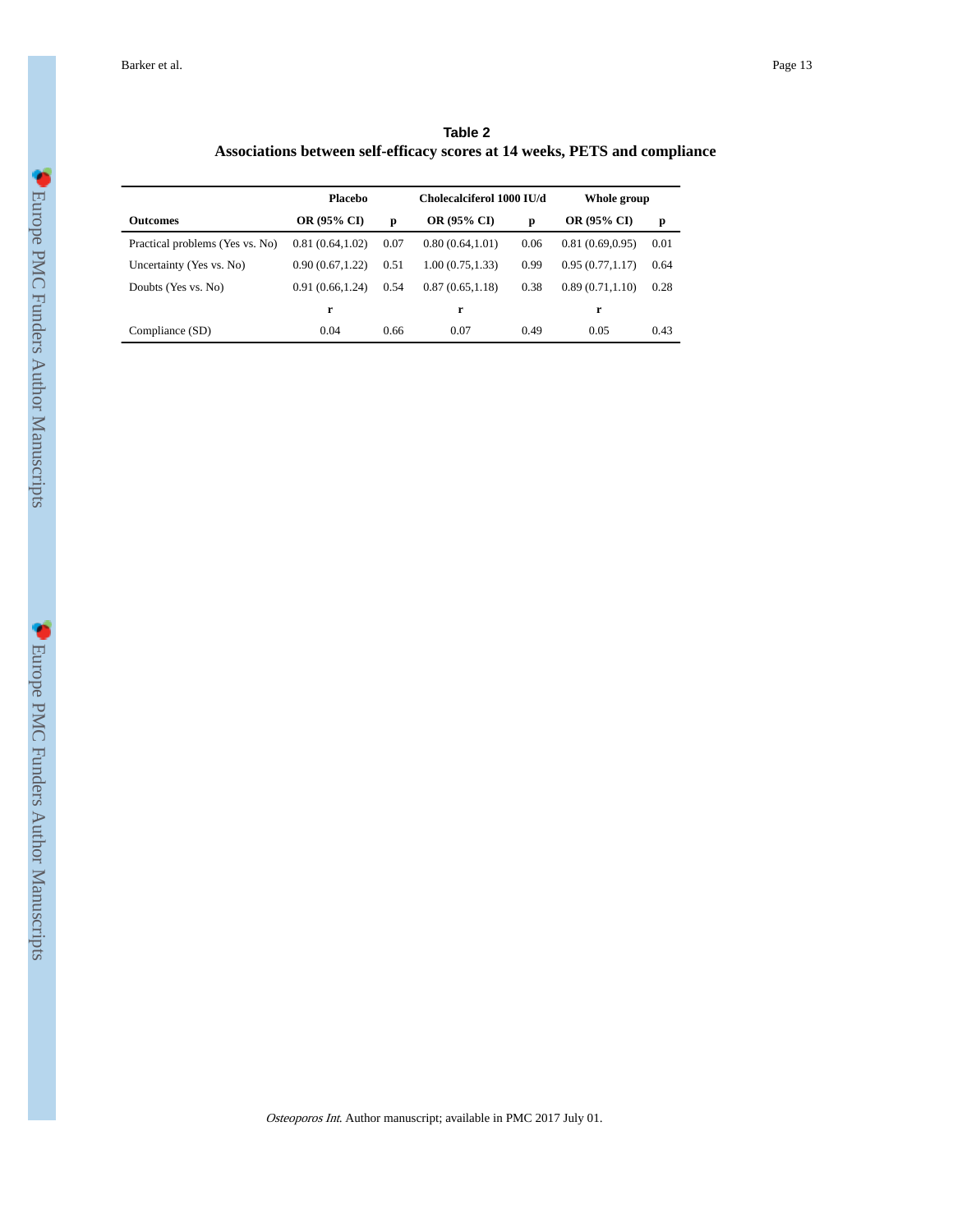### **Table 3 Median (IQR) compliance rate by PETS**

|                       | Compliance (%)   | p-value |  |
|-----------------------|------------------|---------|--|
|                       | Median (IOR)     |         |  |
| No practical problems | 98.0 (96.4-99.5) | <0.001  |  |
| Practical problems    | 92.4 (83.7-97.4) |         |  |
| No uncertainties      | 96.8 (92.1-99.3) | 0.02    |  |
| <b>Uncertainties</b>  | 90.4 (77.2-98.8) |         |  |
| No doubts             | 96.8 (91.8-99.3) | 0.03    |  |
| Doubts                | 91.4 (77.2-98.8) |         |  |

\* Wilcoxon rank-sum test